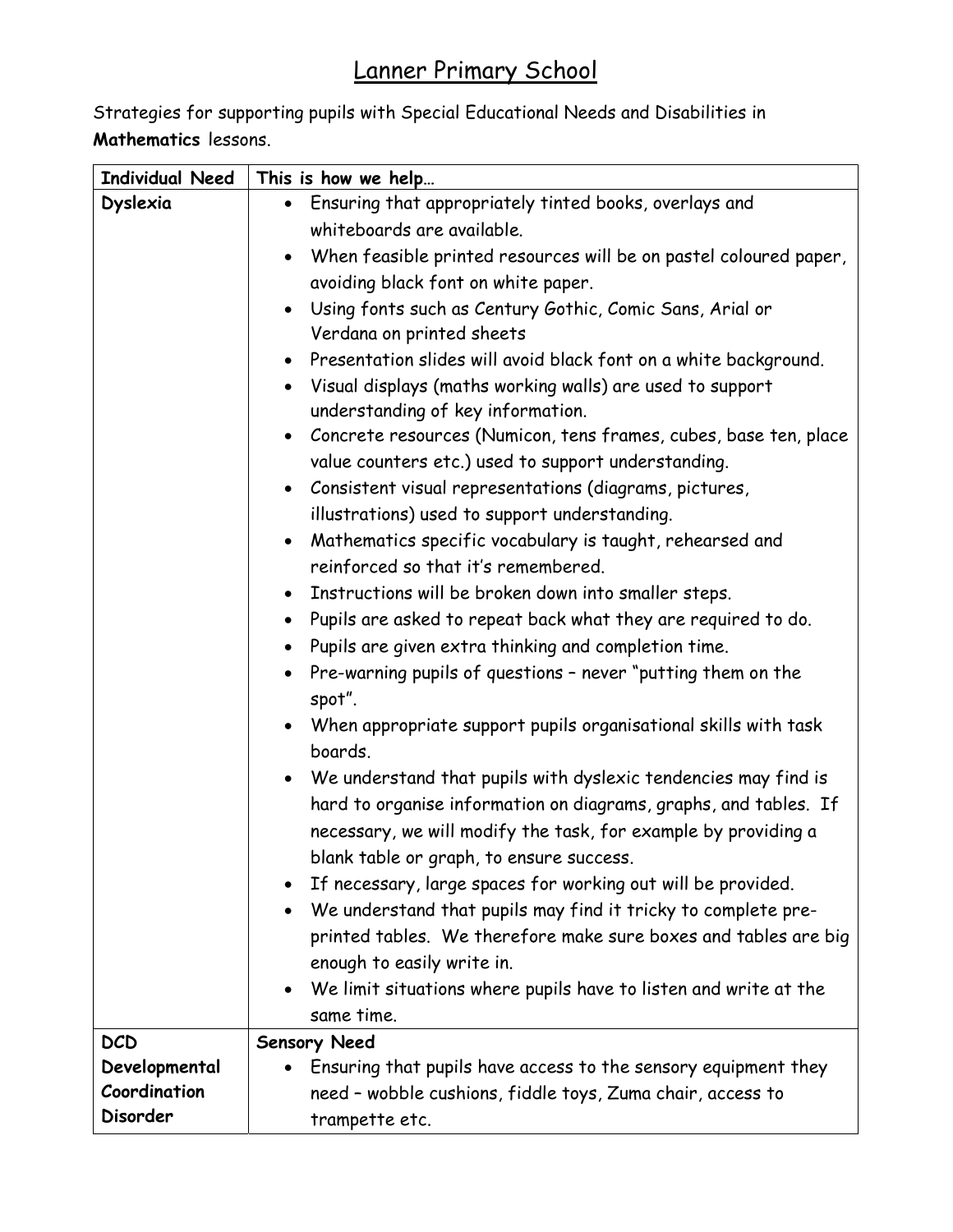| Making sure movement breaks are available throughout the                      |
|-------------------------------------------------------------------------------|
| Mathematics Lesson - and are sometimes disguised- to ensure                   |
| that the pupil is not embarrassed.                                            |
| • We understand that pupils may find it hard to wear standard                 |
| school uniform and may like to wear more relaxed fit clothing or              |
| clothes of specific textures.                                                 |
| Fine & Gross Motor Skills                                                     |
| When fine motor skills are inhibiting legible workings we make                |
|                                                                               |
| sure that written work is not the primary communicator /                      |
| evidence of substantive and disciplinary knowledge in                         |
| Mathematics.                                                                  |
| We understand that pupils with DCD tendencies may find is hard                |
| to organise information on graphs and tables. If necessary, we                |
| will modify the task, for example by providing a blank table or               |
| enlarging tables, worksheets and diagrams to ensure success.                  |
| • When equipment (compasses, mirrors, protractors, calculators                |
| etc.) is to be used, opportunities to practise is provided, before            |
| the lesson.                                                                   |
| • Thought is given of which group would me most beneficial to the             |
| pupil, ensuring that DCD pupils can thrive alongside their peers.             |
| • We provide                                                                  |
| Writing slopes.<br>$\circ$                                                    |
| Finger grip rulers.<br>$\circ$                                                |
| We understand that pupils may struggle with zips and buttons                  |
| when putting on coats and cardigans.                                          |
| Organisation                                                                  |
| Ensure the pupils peg is away from other children's clutter and is            |
| easy to reach.                                                                |
| Make sure the pupil's tray is close to their desk.                            |
| Encourage children to limit the amount of resources on their                  |
| desks at a given time.                                                        |
| Task boards to help pupils remember all the things they need for<br>$\bullet$ |
| the lesson ahead.                                                             |
| Visual displays (maths working walls) are used to support<br>$\bullet$        |
| understanding of key information.                                             |
| Pupils to sit directly facing the board / teacher.                            |
| Clear pencil cases so pupils can see their resources.                         |
| Visual timetables.                                                            |
| Adult support is given when it is necessary to organise                       |
| movements - use of a compass / protractor.                                    |
| Simple step-by-step instructions on the board or printed                      |
| worksheet.                                                                    |
| Instructions will be broken down into smaller steps                           |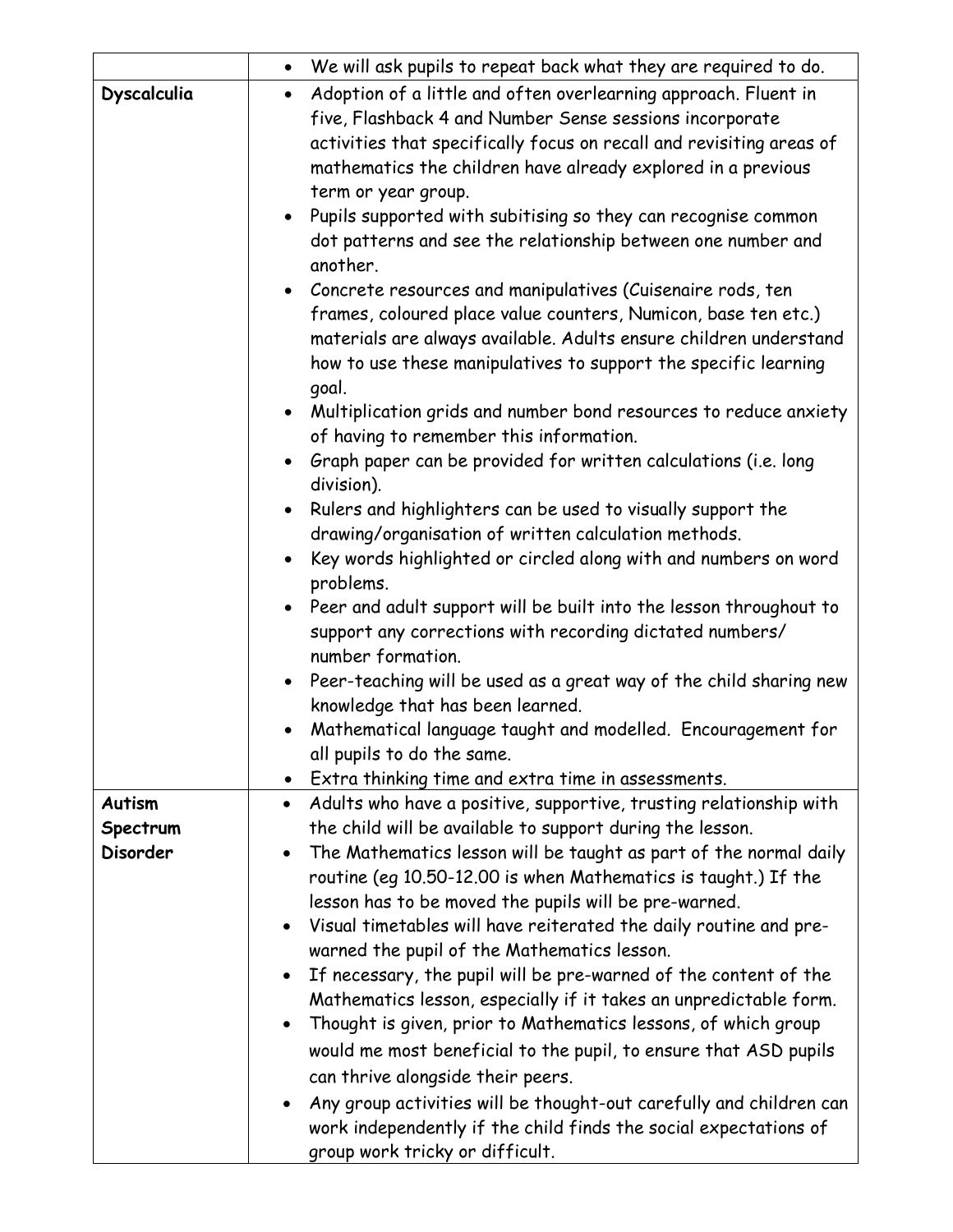|                                                                 | • If necessary learning will be adapted so that it is accessible to<br>the child.<br>Providing a range of ways for pupils to show their learning, not<br>relying just on workings to demonstrate substantive and<br>disciplinary knowledge in Mathematics.<br>• Concrete resources (Numicon, tens frames, cubes, base ten, place<br>value counters etc.) used to support understanding.<br>Visual representations (diagrams, pictures, illustrations) used to<br>support understanding.<br>Visual displays (maths working walls) will be used to support<br>$\bullet$<br>understanding of key information.<br>Mathematics specific vocabulary is taught, rehearsed and<br>$\bullet$<br>reinforced so that it is remembered.<br>Planned and unplanned sensory breaks will be used and there will<br>$\bullet$<br>be a breakout space available throughout the lesson.                                                                                                                                                                                                                                                                                          |
|-----------------------------------------------------------------|---------------------------------------------------------------------------------------------------------------------------------------------------------------------------------------------------------------------------------------------------------------------------------------------------------------------------------------------------------------------------------------------------------------------------------------------------------------------------------------------------------------------------------------------------------------------------------------------------------------------------------------------------------------------------------------------------------------------------------------------------------------------------------------------------------------------------------------------------------------------------------------------------------------------------------------------------------------------------------------------------------------------------------------------------------------------------------------------------------------------------------------------------------------|
| Anxiety                                                         | The PACE approach will be used by all adults supporting the child<br>$\bullet$<br>within the lesson.<br>Adults will carefully check through the content of the lesson to<br>ensure they are considering the child's context and background<br>before the lesson takes place. If necessary, lessons will be<br>adapted with this information in mind to avoid triggers and to<br>ensure the child feels safe and secure.<br>If necessary Giving feedback or answers is always a non-<br>$\bullet$<br>compulsory option during any maths lesson so that children are<br>not 'put on the spot' or made to feel pressured or uncomfortable.<br>Consideration given to the appropriateness of timed timetable<br>$\bullet$<br>assessments. Adaptations made to assessment methods if<br>necessary.<br>Any changes made to the seating plan or organisation of the<br>lesson will be shared with the child beforehand.<br>Children will be able to use a signal in a pre-agreed manner, if<br>they feel that they need support within the classroom.<br>Children will be provided with a safe and familiar break out space<br>if they need it throughout the lesson |
| <b>Attention</b><br>Deficit<br>Hyperactivity<br><b>Disorder</b> | All adults supporting the child within the classroom will have a<br>good understanding of how best to support the child.<br>Any rules/expectations will be consistently implemented.<br>$\bullet$<br>Concrete resources (numicon, tens frames, cubes, base ten, place<br>value counters etc) used to support understanding.<br>Consistent visual representations (diagrams, pictures,<br>illustrations) used to support understanding.<br>Mathematics specific vocabulary is taught, rehearsed and<br>$\bullet$<br>reinforced so that it is remembered.                                                                                                                                                                                                                                                                                                                                                                                                                                                                                                                                                                                                       |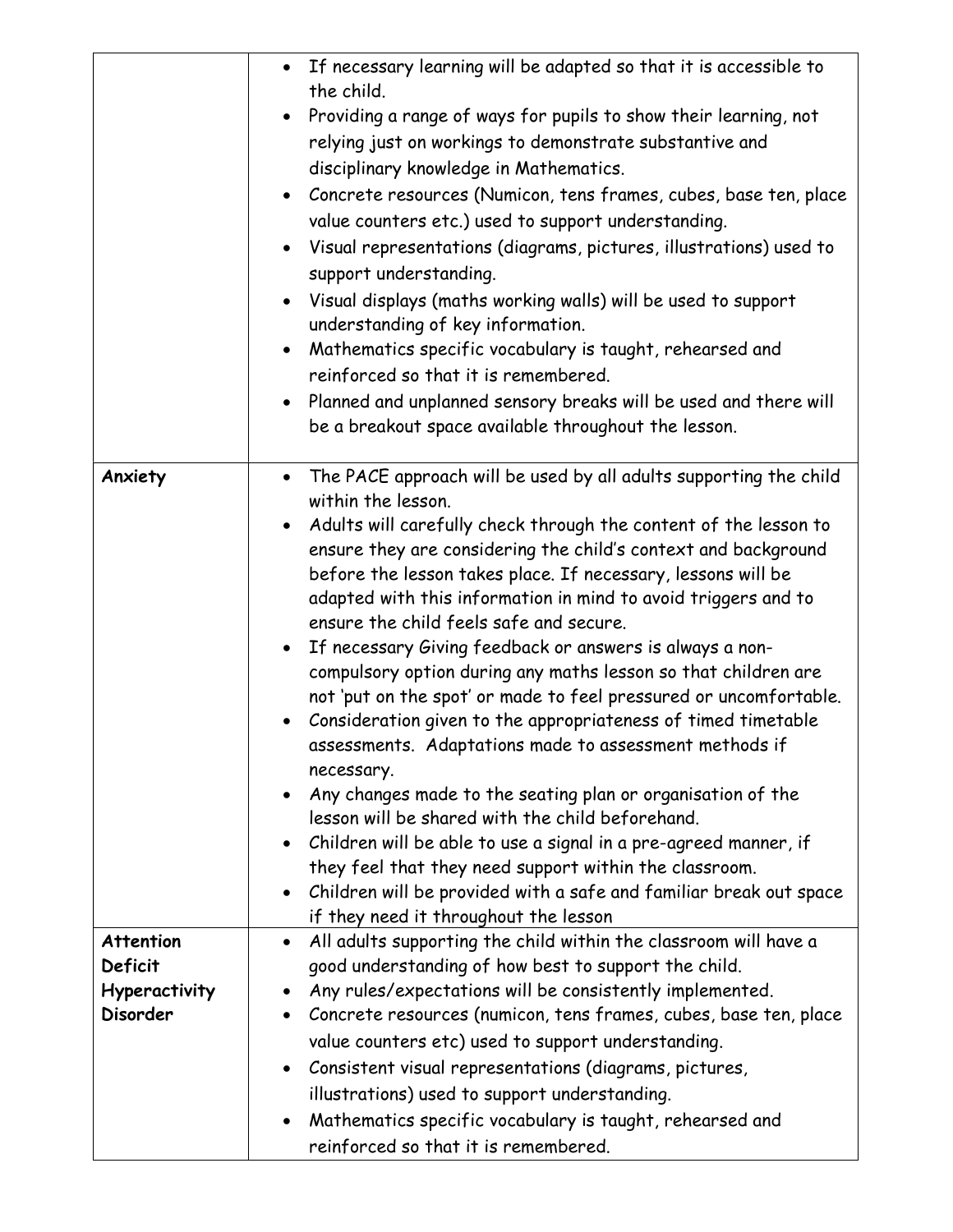| Cognition &            | • Visual displays (maths working walls) will be used to support<br>understanding of key information.<br>Seating arrangements will be considered carefully to minimise<br>$\bullet$<br>distractions within the Mathematics session.<br>'Time out' or 'help cards' can be used to ensure the child is able<br>to communicate that they need to use their break out space.<br>Instructions and key information will be given clearly so the child<br>$\bullet$<br>understands what is being asked of them and how they will<br>achieve the learning intention.<br>• Simple step-by-step instructions verbally, on the board or                                                                                                                                |
|------------------------|------------------------------------------------------------------------------------------------------------------------------------------------------------------------------------------------------------------------------------------------------------------------------------------------------------------------------------------------------------------------------------------------------------------------------------------------------------------------------------------------------------------------------------------------------------------------------------------------------------------------------------------------------------------------------------------------------------------------------------------------------------|
| Learning<br>Challenges | printed worksheet.<br>• Instructions will be broken down into smaller steps.<br>• Ask pupils to repeat back what they are required to do.<br>Extra thinking time.<br>$\bullet$<br>Pre-warning of what question will be asked and thinking time                                                                                                                                                                                                                                                                                                                                                                                                                                                                                                             |
|                        | given.<br>Concrete resources (Numicon, tens frames, cubes, base ten, place<br>value counters etc.) used to support understanding.<br>Consistent visual representations (diagrams, pictures,<br>$\bullet$<br>illustrations) used to support understanding.<br>Mathematics specific vocabulary is taught, rehearsed and<br>$\bullet$<br>reinforced so that it is remembered.<br>• Visual displays (maths working walls) will be used to support<br>understanding of key information.<br>• Clear steps to success.<br>• Providing a range of ways for the pupil to show their learning, not<br>relying just on workings to demonstrate substantive and<br>disciplinary knowledge in Mathematics.<br>Pre-planned peer pairings and group support.<br>$\bullet$ |
| Experienced<br>Trauma  | The PACE approach will be used by all adults supporting the child<br>within the lesson.<br>Adults will carefully check through the content of the lesson to<br>ensure they are considering the child's context and background<br>before the lesson takes place. If necessary, lessons will be<br>adapted with this information in mind to avoid triggers and to<br>ensure the child feels safe and secure.<br>• Children will be provided with a safe and familiar break out space<br>if they need it throughout the lesson.<br>Adults supporting the child will have good understanding of the                                                                                                                                                            |
| Speech,                | child's context and how best to support the child with their<br>emotions.<br>Speech will be clear and slowly paced so that children can<br>$\bullet$                                                                                                                                                                                                                                                                                                                                                                                                                                                                                                                                                                                                       |
| Language &             | understand what is being said, what information is being shared<br>and any instructions that are being given.                                                                                                                                                                                                                                                                                                                                                                                                                                                                                                                                                                                                                                              |